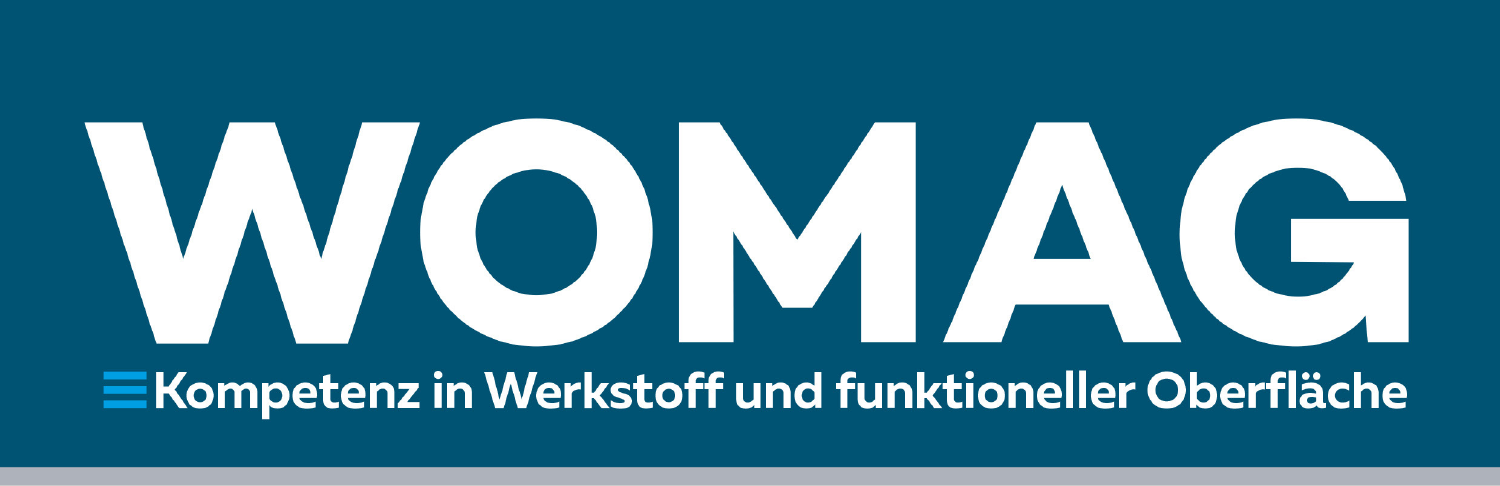# **SURFACES**

### **Plasma for chrome-free sun shading**

**Large quantities of chemicals and contaminated wastewater are normally incurred during the precleaning of aluminum strips before coating. For the past 12 years, an atmospheric plasma technology has enabled a leading solar shading manufacturer to avoid using any wet chemicals for fine cleaning their aluminum strips and so set an example in environment responsibility.** 

Changing from an established industrial process to a completely new one is a huge step which calls for courage and a great deal of patience on the part of an entrepreneur. Griesser AG demonstrated both these virtues when several years ago they set about designing a new coil coating line for aluminum strips that was to be as environmentally friendly as possible. As one of Europe's leading manufacturers of solar shading, the Swiss family business specializes in weather-resistant aluminum roller shutters and external Venetian blinds. In 2007 a cleaning process based on atmospheric Openair-Plasma technology (*Fig. 1*) from system developer Plasmatreat – the first of its kind in the coil coating industry – was introduced at the company's headquarters in Aadorf which eliminated environmentally harmful practices from the outset. But such a revolutionary process change does not happen overnight.



**Fig. 1: Fine cleaning an aluminum coil with Openair-Plasma; the environmentally friendly jet technology is a dry, chemical-free process which cleans the strips using nothing other than compressed air and electricity (Photo: Plasmatreat)**

#### **The vision**

The specialists at Griesser had long been contemplating how a new narrow-band coating line with integrated pretreatment could increase the reliability of the painting process and make it environmentally friendly at the same time. Since there was no integrated pretreatment zone in the old coil coating line, the company used chromatized strips, but this was to change. The speed was also to be increased, in other words, the aim

was to achieve the fastest possible throughput of new products while maintaining absolutely consistent paint quality. It was clear that to implement the new system and the desired production volumes using conventional pretreatment methods, they would need a wet-chemical cleaning line over sixty meters long – but there was simply no room for this on the factory premises.

The then project manager came across Plasmatreat Openair-Plasma jet technology – which was still relatively new at the time – when attending a trade show. An in-line cleaning process with atmospheric pressure plasma (AP plasma) which uses no chemicals whatsoever, relying solely on air and electricity (*Fig. 2*). He could not stop thinking about the opportunities and benefits which this plasma technology would bring to his planned project. He was particularly taken with the idea that a future coil-coating process would reduce the number of process steps and significantly increase the level of environmentally friendliness.

### **Plasma replaces wet chemicals**

Aluminum surfaces must be completely clean to ensure good wettability and effective coating. But this is rarely the case at the

outset. Instead, the metal surface is contaminated with traces of residue from the production process such as release agents, lubricants, cutting oils and drawing grease or unspecified oxide layers and dirt deposits. These impurities diminish the effectiveness of the surface energy naturally present in the aluminum which is largely responsible for the adhesive strength of a coating. Consequently, the substrate must be thoroughly cleaned before further processing which, in the case of aluminum strip stock, is normally done by the supplier or a specialized external cleaning company using environmentally harmful wet chemicals.

Openair-Plasma, on the other hand, is a dry, environmentally friendly process which is highly effective at fine cleaning. In simple terms, its mechanism is based on the oxidizing ability of the plasma. The nozzles run entirely on compressed air, high-voltage and a process gas if required. During pretreatment, the plasma beam impinging on the surface removes all organic impurities from the material. The pretreatment process is contact-free, area-selective and extremely fast. The surface is cleaned to a microfine level and simultaneously activated at molecular level in a single step (*Fig. 3*).



**Fig. 2: The use of AP plasma on the new coating line installed by Griesser 12 years ago dispenses with the need for a wet-chemical cleaning line (Photo: Plasmatreat)**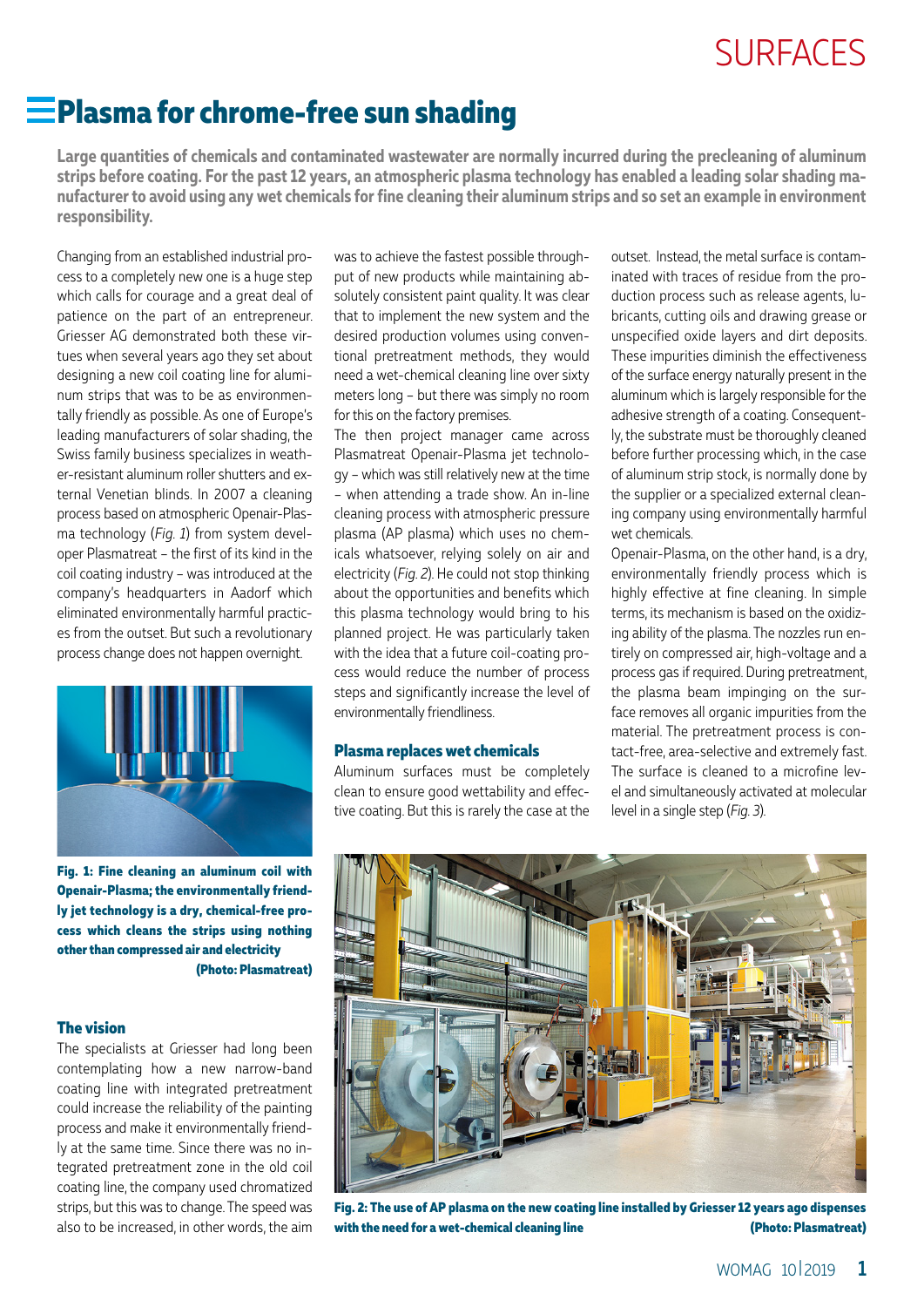# **SURFACES**





In the case of aluminum and other metals, the surface energy present in the substrate is restored by intensive plasma cleaning to ensure complete and homogenous surface wettability. Designed for fully automated, continuous production processes, the Plasmatreat systems are computer-controlled, screen-monitored and fully compatible with robotic applications, while the pretreatment processes themselves are robust and one hundred percent reproducible.

Griesser was excited about the possibilities afforded by the innovative technology. In Plasmatreat the company had found an equally enthusiastic partner who was immediately willing to work with Griesser to explore ways of integrating the plasma pretreatment into their new coating line.

### **The research**

However, the solution that Griesser had decided on still required further research, so there was a long way to go before constructing the new plant and implementing the new process. Although the very first tests had shown that plasma technology could be used as an alternative to wet-chemical cleaning, the process still had to be developed and refined before it would work at least as effectively as the chemical cleaning process previously used by the supplier. The same applied to the long-time stable adhesion of the downstream conversion and paint coating. Griesser decided to commission research company Nanocraft to undertake a study on the subject of *plasma-treated aluminum sheets*. As a spin-off of the Max Planck Institute and independent research services provider, Nanocraft was able to use elaborate methods developed from scanning probe microscopy to create surface images at molecular level to reveal both conventional, i.e. topographic, and chemically sensitive data. Nanocraft successfully demonstrated the suitability of AP plasma for use in series production and its effectiveness for cleaning and activating surfaces before painting processes, such as coil coating. The conventional chemical pretreatment was used as a reference system during the tests. The plasma treatment was found to be vastly superior to conventional pretreatment methods in terms of the material plasma parameters that were to be optimized (focus, intensity, energy input). The results did not simply prove that AP plasma was a suitable alternative – in fact, the plasma treatment significantly outperformed the chemical reference system in all areas. Because the aluminum strips are intended for subsequent external use on the building facade, the Research Institute for Precious Metals and Metal Chemistry (fem) additionally performed a 1000-hour acetic acid salt-spray test in accordance with the GSB standard.

#### **A milestone in systems engineering**

Work began on constructing the new 49 m long coating line at the end of 2006, and at the start of June 2007 it was commissioned. At first, Griesser continued to purchase the coils as roughly pre-cleaned sheets, but soon decided to carry out this initial cleaning stage themselves for cost reasons. Since then, the integrated preliminary cleaning stage has been performed in an environmentally friendly way using a pressure washer. The only cleaning medium used is demineralized water, which is recycled after use.

The aluminum strips are fine-cleaned with AP plasma. In total, 48 offset rotary plasma nozzles per 150 mm width clean both sides of the aluminum sheets before applying the chrome-free conversion layer (no-rinse process) (*Fig. 4*). The plasma nozzles produce a hydrophilic surface with a consistent contact angle of 20 to 30 degrees. The increased wettability ensures that the subsequent conversion coating bonds optimally to the surface. Griesser's computer-controlled plasma unit, with a footprint of just 2 m x 1.50 m (*Fig. 5*), replaces a cleaning line that would otherwise be over 60 m long. The environmentally friendly cleaning system saves large quantities of chemicals and thousands of tons of wastewater each year, depending on the degree of soiling of the strips. And since the pre-cleaning process does not generate any waste, there is no need for the usual neutralization measures that would otherwise be required, i.e. wastewater treatment. Large



**Fig. 4: In total, 48 offset rotary plasma nozzles per 150 mm width clean both sides of the aluminum sheets before applying the chromefree conversion layer and the coating (Photo: Plasmatreat)**